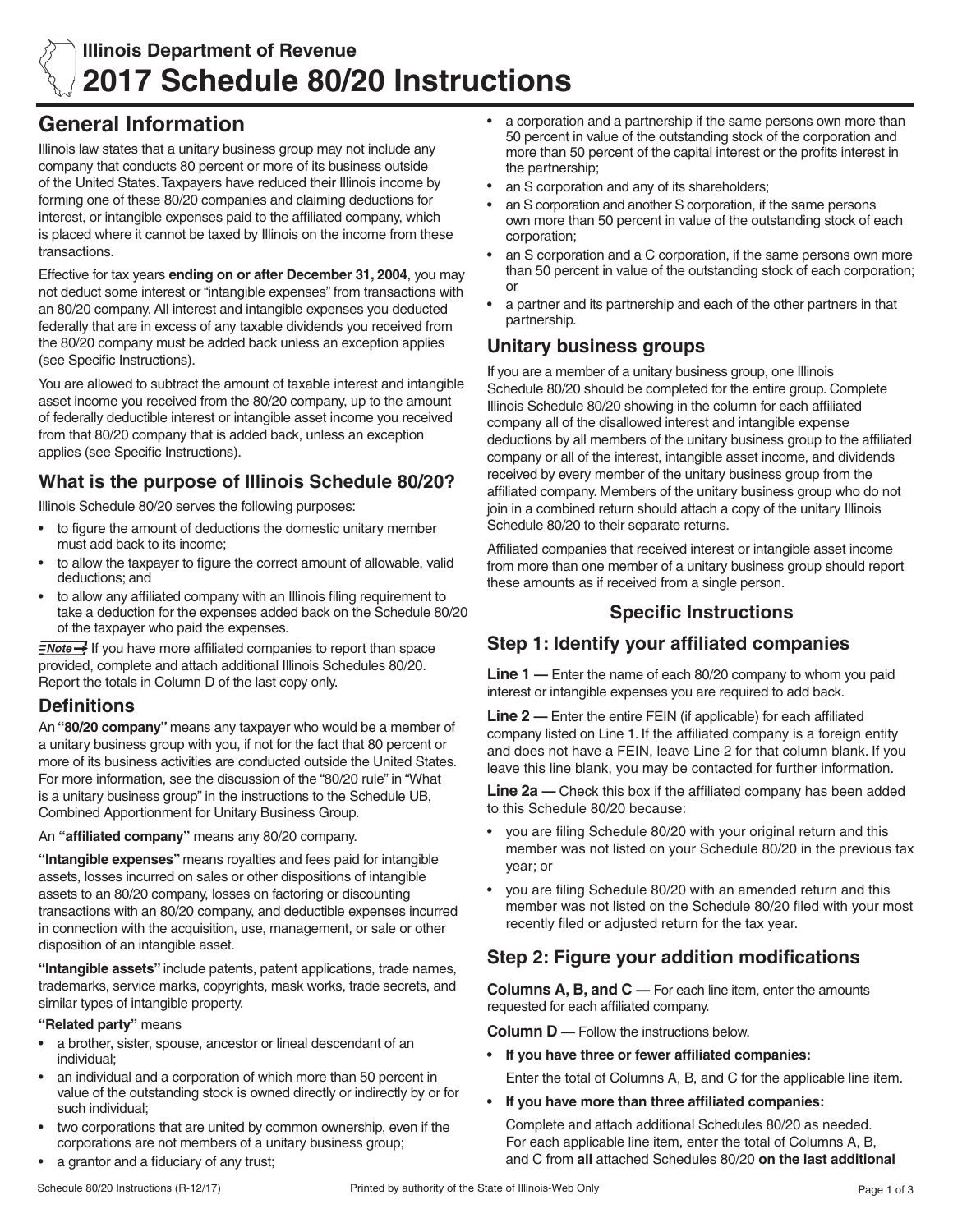**schedule only**. Failure to do so may result in a delay in the processing of your return.

**Line 3a —** Enter all interest you paid to each affiliated company and deducted in computing base income in this tax year.

**Line 3b —** Enter the amount of interest that is exempt from addback because

- the affiliated company is subject to an income tax on that interest in a foreign country or another state, other than a state that requires you and the affiliated company to file as members of a unitary group;
- the affiliated company paid interest during the tax year to an unrelated party, but only if your arrangement with the affiliated company did not have a principal purpose of reducing your Illinois income tax liability and the terms and interest rates of your arrangement with the affiliated company are the same as they would be with an unrelated party;
- your arrangements with the affiliated company did not have a principal purpose of reducing your federal or Illinois income tax liability and the terms and interest rates of your arrangement with the affiliated company are the same as they would be with an unrelated company;
- you can establish that the addback is unreasonable; or
- the Department has given you written permission to use an alternative apportionment formula and to deduct this interest. See the instructions for your income tax return for more information.

**Line 3c —** Follow the instructions on the form.

**Line 4 —** Enter all dividends received from each affiliated company, plus any amounts included in gross income under Internal Revenue Code (IRC) Section 78 and Sections 951 through 964, but only to the extent these amounts are included in your base income for this tax year.

**Line 5 —** Follow the instructions on the form for Columns A, B, and C, and enter the total in Column D. If you attached multiple Schedules 80/20, enter the total from all attached Schedules 80/20 in Column D of the last additional schedule only.

**Line 6a —** Enter all intangible expenses incurred in transactions with each affiliated company that you deducted in computing base income in this tax year.

**Line 6b —** Enter the amount of intangible expenses from transactions with an affiliated company that is exempt from addback because

- **Foreign company or state** the affiliated company is subject to an income tax on its income resulting from your expense in a foreign country or another state, other than a state that requires you and the affiliated company to file as a members of a unitary group;
- **No principal purpose** the affiliated company incurred a similar, related expense during this tax year in a transaction with an unrelated party, but only if your arrangement with the affiliated company did not have a principal purpose of reducing your Illinois income tax liability and the terms and rates of your arrangement with the affiliated company are the same as they would have been with an unrelated party;
- **Addback unreasonable** you can establish that the addback is unreasonable; or
- **Alternative apportionment** the Department has given you written permission to use an alternative apportionment formula and to deduct this expense. See the instructions for your income tax return for more information.

If you enter an amount on Line 6b, you must check at least one box on Line 6c.

**Line 6c —** If you entered an amount on Line 6b, check the boxes that identify the reasons the amount entered on Line 6b is exempt from addback. You may check multiple boxes.

**Line 6d** — subtract Line 6b from Line 6a.

**Line 7 —** Enter any excess amount of dividends received from each affiliated company on Line 4, over the interest expense addition on Line 3c.

**Line 8 —** Follow the instructions on the form for Columns A, B, and C, and enter the total in Column D. If you attached multiple Schedules 80/20, enter the total from all attached Schedules 80/20 in Column D of the last additional schedule only.

**Line 9 —** Follow the instructions on the form for Columns A, B, and C. Add the total in Column D, Line 5 and 8. If you attached multiple Schedules 80/20, enter the total from all attached Schedules 80/20 in Column D of the last additional schedule only.

Enter the total here and on

- Form IL-1120, Line 6,
- Form IL-1120-ST, Line 18,
- Form IL-1065, Line 18, or
- Form IL-1041, Line 8.

 $\frac{7}{2}$  The sum of the amounts you report on Form IL-1041, Line 8, Columns A and B should match the total amount reported on Illinois Schedule 80/20, Step 2, Line 9.

#### **Step 3: Figure your subtraction modifications for affiliated companies**

#### **Complete Steps 3 and 4 only if you figured an addition modification on Line 9.**

**Columns A, B, C, and D —** Follow the instructions for these columns as listed in Step 2.

**Line 10 —** If you received interest from an affiliated company listed on Line 1, enter the amount included in your base income for each affiliated company.

**Line 11 —** Follow the instructions on the form for Columns A, B, and C, and enter the total in Column D. If you attached multiple Schedules 80/20, enter the total from all attached Schedules 80/20 in Column D of the last additional schedule only.

**Line 12** — If you received income from transactions involving intangible assets with an affiliated company listed on Line 1, enter the amount included in your base income for each affiliated company.

**Line 13** — Follow the instructions on the form for Columns A, B, and C, and enter the total in Column D. If you attached multiple Schedules 80/20, enter the total from all attached Schedules 80/20 in Column D of the last additional schedule only.

**Line 14** — Follow the instructions on the form. If you attached multiple Schedules 80/20 complete this line on the last additional schedule only.

#### **Step 4: Figure your total subtraction modification**

**I** *INote* - If you attach multiple copies of Schedule 80/20 to your return, complete Step 4 once and attach it as the last page of Schedule 80/20. Failure to do so may result in a delay in the processing of your return.

**Lines 16 through 22 should only be completed by an affiliated company that is allowed a subtraction modification because the U.S. company with which it is affiliated must add back any portion of interest or intangible expenses it paid to the affiliated company. All taxpayers may complete Line 23.**